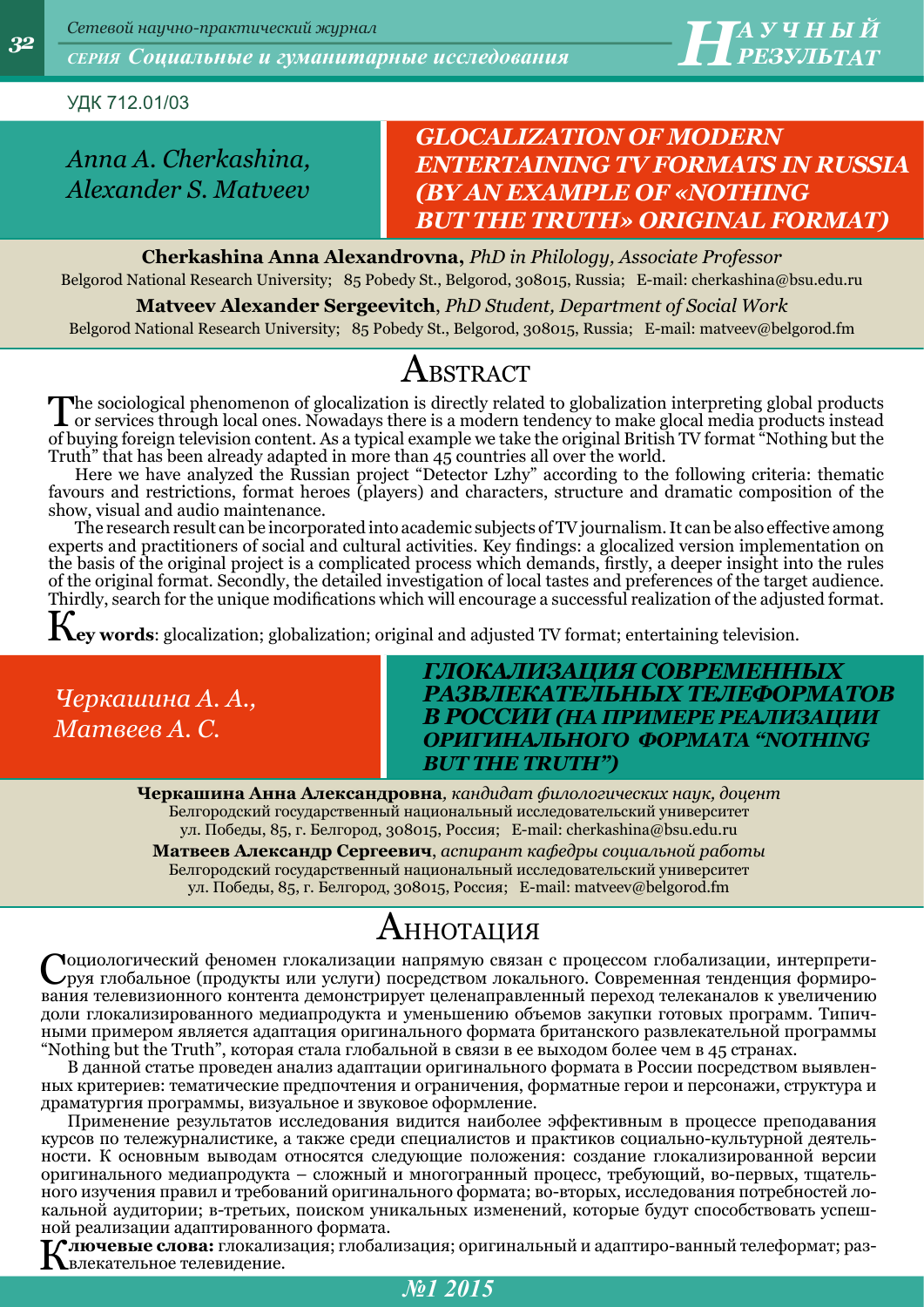*РЕЗУЛЬТАТ Сетевой научно-практический журнал*

Every day, when everyone turns on TV, most of us become unwilling viewers of new programmes appearing on it. Over the past few years, more TV formats were bought, than a decade ago. This fact can be explained by many factors; firstly, it happened because Russian TV consumers didn't want to watch original foreign programmes. Secondly, TV production in Russia lets us create our own TV projects which help to hold the target audience. Adjusting foreign formats, TV men from many countries achieve different results in getting people interested in these adapted TV programmes.

Each year, the growth and new trends of modern television content exert a vivid influence over already known TV classifications. Nowadays, not only informational, analytical (opinion), and publicistic genre groups are presented, but there is also the forth group – entertaining. That is why it becomes possible to describe new TV products that haven't been studied before because of their novelty. The main difference between format and genre is in their changeability. "Formats as well as genres contain <…> the system of values. But these values as well as formats are unstable and changeable according to new circumstances" [7, p. 55]. Researchers call this phenomenon as hybridity – a constant tendency of TV format to be refreshed. TV producers must never stop working at the mechanisms of TV format adaptation and its improvement, only then it can be possible to save top ratings of adjusted programmes.

Changeability on a local level is the basis of such sociological phenomenon as glocalization which often can be found in the studies connected with the culture of consumption. It is wellknown that the sociologist Roland Robertson popularized the term of glocalization. The Italian researcher Giampierto Gobo in his work "Glocalizing methodology? The encounter between local methodologies" says that Robertson "states that glocalization describes the tempering effects of local conditions on global pressures <…> and means the simultaneity – the co-presence – of both universalizing and particularizing tendencies" [3, p. 428]. Therefore, the phenomenon of glocalization is a part of globalization and it "resists the globalisation project by interpreting the global through the local [9, p. 1368]. Jonathan Matusitz and Laura Lord say that "glocalization is a combination of 'local' and 'globalization' <…> places value on the local by selling products and services adjusted to local tastes and preferences" [5, p. 82-83]. It means that it is also determined as "a balanced paradigm" [4, p. 132] between global and local. Characterizing the phenomenon of glocalization the American sociologist George Ritzer in his work "Globalization of Nothing" quotes a well-known Harvard anthropologist James Watson who focuses on the process of McDonaldization. In his works the researcher doesn't use the term 'glocalization' which is more popular among sociologists, however, he precisely depicts all the constituents of glocalization. So, J. Watson goes on to say that "our aim is to determine how McDonald's worldwide system has been adapted to local circumstances" in East Asia [8, p. 149-150].

It is important to mention that the phenomenon of glocalization is applicable to the technology of "the adaptations of global television formats in different countries reveals that these formats are used as carriers which are filled with specific cultural content by each national television" [9, p. 1368]. "In the age of globalisation, media as cultural or commercial products move globally, but are constantly domesticated in ways that create links of meaning between the media and the history, culture, politics, society, etc. of local viewers <…> how journalists tried to transform the event by adapting it to the relevant structure of a local audience, and converting foreign agendas into home agendas [10, p. 77].

People who make modern TV content spread it all over the world where it is adapted to local conditions and consumers' needs in order to get a maximum impact on TV audience. Obviously, "another cause for glocalisation in the media industry is the market economy, to which global media need to customize their product in order to attract local people or audiences" [2, p. 324] Television producers choose the key format characteristics, and by varying them successfully, they achieve top TV ratings; if not, they just fail on local markets of different countries. On television,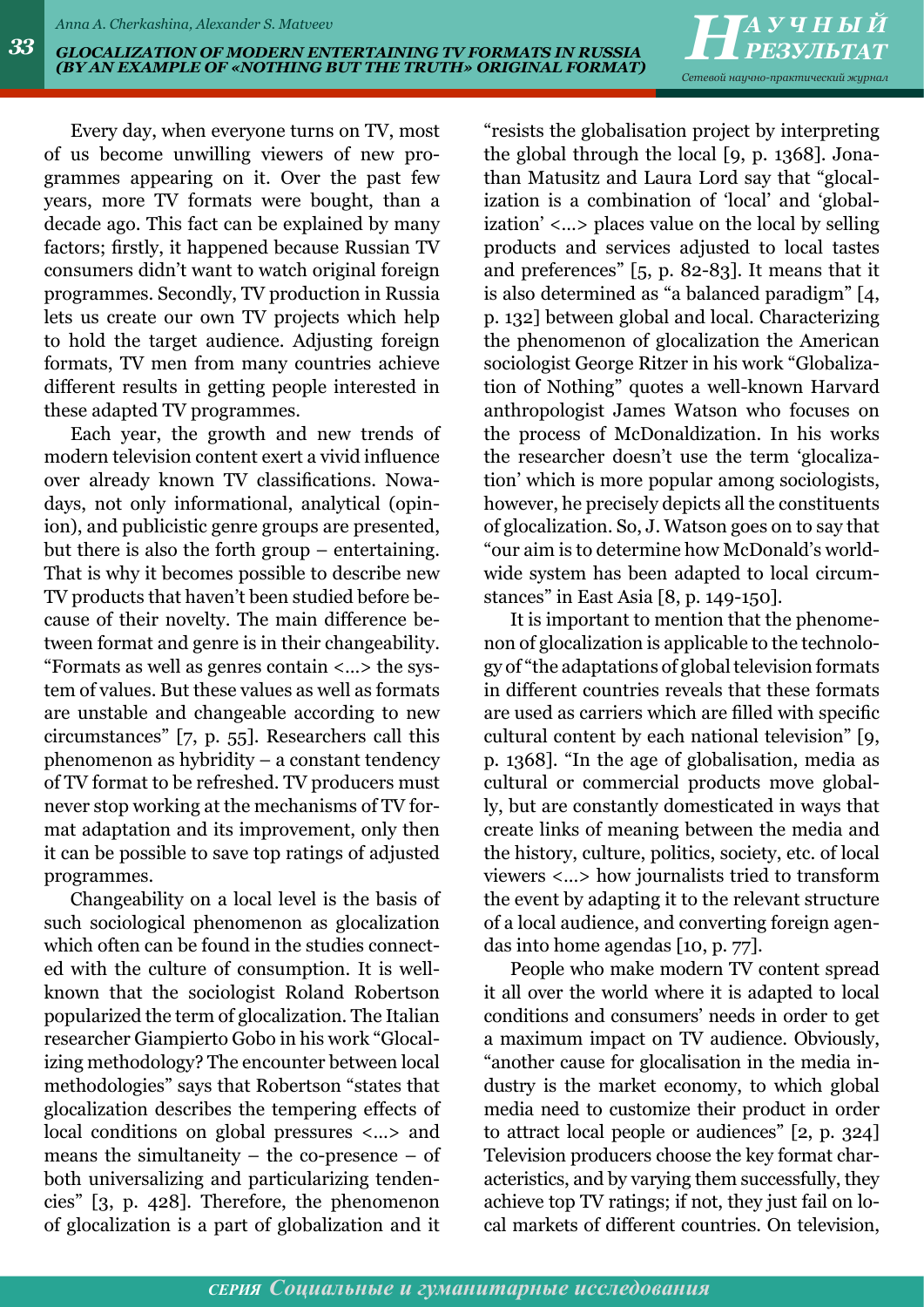the phenomenon of glocalization is expressed by adjusting different original TV formats in many countries. This process of adapting is very popular and wide-spread nowadays. Therefore, there are two types of formats: original and adapted. The original format is defined as "the bible of production". It is a full description of the format (scenography, music, images of participants, and etc.) made by its franchiser. The adapted format is defined as a revised original format [6].

A well-known format "Nothing but the Truth" is very popular all over the world. It is a [game](http://en.wikipedia.org/wiki/Game_show) [show](http://en.wikipedia.org/wiki/Game_show) created by [Howard Schultz,](http://en.wikipedia.org/wiki/Howard_Schultz_(producer)) an American television producer. Firstly, it was broadcast in [Colombia](http://en.wikipedia.org/wiki/Colombia). The host asks the players a series of 21 increasingly personal and embarrassing questions for a huge jackpot. The format has been exported to many countries. In Great Britain, "Nothing but the Truth" was a game show hosted by Jerry Springer. In Russia, this TV show appeared as "Detector Lzhy" ("Lie Detector") and it was firstly broadcast in July 2010. Andrey Malakhov, a well-known Russian showman, hosted this TV project. We made our analysis of this TV format adjusting according to the following criteria: thematic favours and restrictions, format heroes (players) and characters, structure and dramatic composition of the show, visual and audio support.

*Thematic favours and restrictions.* We have analyzed 24 programmes of this TV show and concluded that, first of all, players are mainly asked about their private life (matrimonial and family relations, problems connected with the generation gap etc.). There are also questions which deal with professional interests. We have noticed that there are no questions about religion at all. On the whole, the content of the adapted programmes mainly corresponds to the demands of the original format. But we cannot mention that straightforwardness of intimate questions in the Russian version of this TV format is not as direct as the questions in the original format. This restriction can be regarded as a corrective action toward the original format. We think, to some extent it may be explained by our country's multi-cultural, multi-religious nature and also by "the moral taboo" inherited from the Soviet Union which perhaps can still have an influence on Russian mentality.

*Format heroes (players) and characters.* We have revealed three dominant purposes of heros' coming to this show. Thus, all players can be motivated by the following reasons:

– the opportunity to earn money. It means that a player wants to get money in return for being sincere;

– the opportunity to prove his/her friends and relatives that he/she can and wants to say the truth;

– the opportunity to realize his/her potential. It means that a participant wants to try himself/ herself in the role of the main hero just because of self-interest.

For these reasons we have distinguished the main archetypes in the heros' images:

– a person who is accused of a crime and is ready to answer discreditable questions because he/she is sure that he/she is not guilty;

– a person who is ready to reveal everything that he/she has never said before just because of getting money;

– a young man or a woman who has the protracted conflict with the members his or her family even probably from the childhood.

Each player has his/her support group consisting of the members of the family, friends, colleagues etc. At the beginning of a show, the anchorman has a talk with anybody from the player's support group. And this talk can be regarded as a tool of tensing dramatic composition because both the player and viewers can see the emotions of any member from the support group.

*The structure and dramatic composition of the show.* As we have already noted, the form of a TV programme is defined by its content. On the whole, the structure of "Detector Lzhy" reflects the structure of the original format: the anchorman's greeting, reminding the project rules for viewers, player and support group presentation, reminding the project rules in detail especially for the player, and a question-answer stage. In the Russian adapted show, there is also one vivid peculiarity. From the 22<sup>nd</sup> programme of the show the producers add two participants (pro-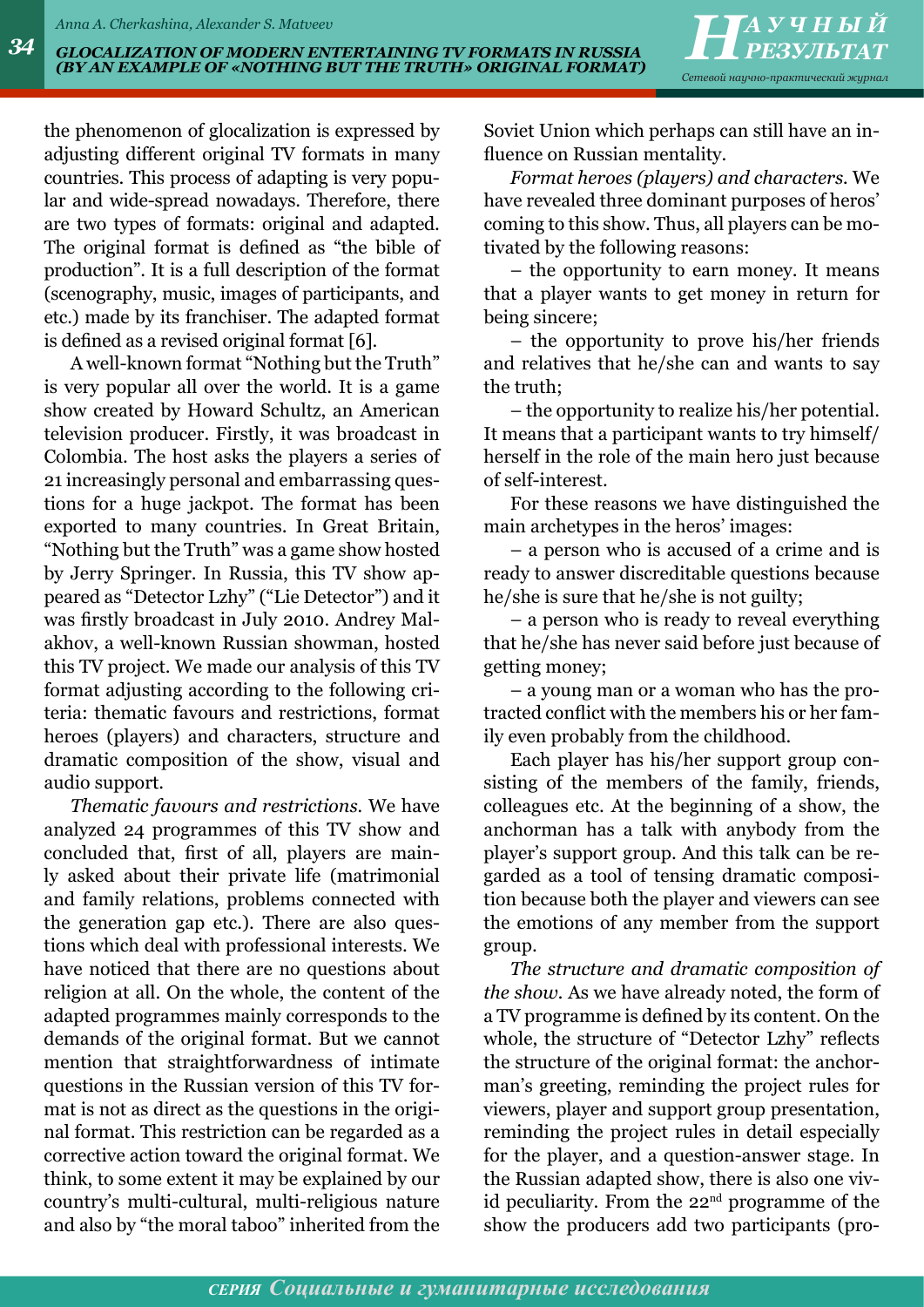*РЕЗУЛЬТАТ Сетевой научно-практический журнал*

fessional physiologists – Anetta Orlova and Eva Veselnitsakaya) whose aim is to comment on the player's answers only for viewers. It means that a player and his support group cannot hear what they are saying at the moment.

As far as dramatic composition of the show is concerned, we think that it is made by tensing the meaning of questions gradually. The longer the show goes on, the more revealing and tenser questions the anchorman asks. The producers also use some other ways to support the viewers' interest toward the show. First of all, the show is usually interrupted with a commercial before the polygraph lie detector announces "true" or "false". Generally, the closer the player is to get his/her absolute winnings, the longer "artificial" (made on purpose) pauses appear between his answer and the polygraph final announcement.

If the hero of the show decides to stop playing, the anchorman always tries to comment on his/her participation in the project. However, his/her comments are monotonous and unemotional in comparison with the original format where the anchorman Gerald Springer is not always serious and expresses different emotions.

*Visual and audio support.* In Russian version of TV project "Nothing but the Truth", the visual support differs from the colours of the original format. Obviously, a cold blue colour prevails in the adapted format instead of purple which is presented in the original show. It is not easy to interpret why Russian producers chose this colour for the project, but if we turn to the colour test of the famous Swiss physiologist Max Luescher [1], we will see that a deep blue colour denotes appeasement and calmness. If a player says the truth the TV studio is lighted up with a green colour but if he lies we see a red colour on the screen. According to Luescher's RGB (red-green-blue) model, green denotes tension connected with confidence. Red is determined by the scientist as the colour of conflict. Thus, there is a combination of red, green, and blue colours that probably is "a special game" with people's subconscious. Thus, it is obvious that the spectrum of colours in the adjusted format is quite different from the original show. As far as the audio support is concerned, we see that all demands of the original format are carried out. It expresses emotions such as anxiety and nervousness. Mostly it is intriguing and mysterious.

In the conclusion it should be noted that the Russian producers mostly use the structure and thematic areas from the original format. However, in Russia, this TV show is called *a physiological project* and we can say that this project name is supported by the choice of colour for the TV studio, the image of an anchorman (always calm and imperturbable), and the comments of professional psychologists. So, all these modifications made by local TV people are used to create the originality of the project – its glocalized version.